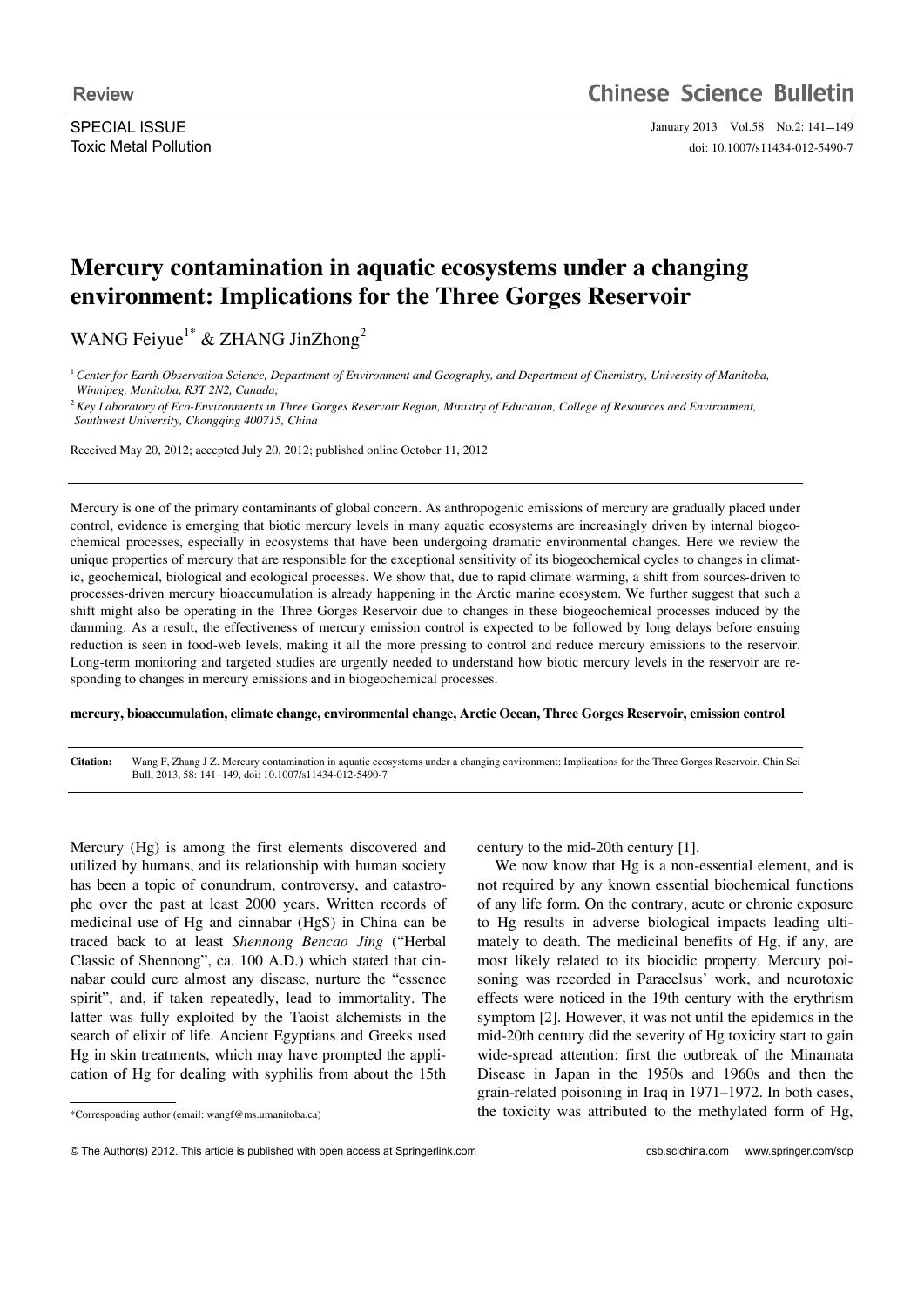methylmercury (CH<sub>3</sub>Hg<sup>+</sup> and its various complexes; MeHg hereafter). The Japanese outbreak was due to human consumption of local seafood that contained elevated concentrations of MeHg which was formed in the aquatic environment from dumping of industrial Hg waste [3]. The Iraqi outbreak was due to human consumption of bread prepared from seed wheat treated with MeHg-containing fungicide [4]. It is now well established that MeHg is one of a few known developmental neurotoxic substances to humans [5].

With the increasing awareness of the toxicity of Hg, Hg mining and production for industrial use has been greatly reduced since the 1970s. Anthropogenic emission of Hg is now dominated by the so-called "by-product" sectors, with fossil fuel combustion for power and heating accounting for nearly 50% of the total Hg emission to air [6]. The total global anthropogenic Hg emissions to air had been stabilized around 1900 t/year for the period 1990–2005 [6]. Though this number is projected to rise in the next decades [7], international efforts are ramping up to control further Hg emissions, particularly from the "by-product" sectors. In February 2009, the Governing Council of United Nations Environmental Programme (UNEP) agreed on the need to develop a global, legally binding agreement on Hg emission. The intergovernmental negotiations are on going, with the goal of reaching a final agreement in 2013.

Despite increasing efforts in emission controls, Hg remains the primary contaminant of global concern of our time, with elevated MeHg concentrations frequently exceeding safety thresholds—found in many biota worldwide, especially in aquatic predators such as fish and marine mammals, and even in some of the most remote regions on this planet [6]. This seems count-intuitive: why has source control of Hg not resulted in alleviation of global Hg contamination? When, if ever, will we see ecosystems be recovered following source control? These beg for an even more important and timely question: if the ecosystem were not responding, shall we control Hg emission after all?

Based on a large body of studies on Hg contamination in the Arctic marine ecosystem, we recently proposed [8] that, to address the above questions, we need to realize and appreciate a new paradigm in driving Hg contamination: while Hg contamination in many ecosystems in the past centuries was a direct result of "external" anthropogenic Hg emissions, it is increasingly driven by "internal" processes that are controlling the transformation and biological uptake of the legacy Hg that has been stored in the system from the past emissions. We further proposed that such shift in the paradigm is most obvious where these internal processes have been undergoing drastic changes due to climate change [8].

In this paper, we provide an analysis on the sensitivity of Hg biogeochemistry to changing processes within an aquatic ecosystem. We further argue that, in addition to systems where a shift in the paradigm is driven by climate-induced changes such as in the Arctic Ocean, such a shift from source-driven to process-driven Hg bioaccumulation could also be prompted by drastic environmental changes due to large-scale engineering operations such as the Three Gorges Reservoir on the Yangtze River. Such a change in the paradigm would have major implications for Hg contamination and remediation in the region.

## **1 Sensitivity of Hg biogeochemical cycles to environmental change**

Among all the metals, Hg possesses many unique properties, which make its biogeochemical cycles exceptionally sensitive to climatic (e.g., temperature, light, hydrology), geochemical (e.g., pH, pe, complexing ligands), biological (e.g., feeding behavior of an organism) and ecological (e.g., organic carbon flux, microbial processes, and food web structure and dynamics) processes. Some of these are summarized in Table 1 and highlighted below.

(1) Volatility of Hg<sup>0</sup>. With a melting point of  $-38.8^{\circ}$ C, elemental Hg  $(Hg^0)$  is the only liquid metal at room temperature and under standard pressure. The high vapor pressure of  $Hg^0$  also makes it highly volatile with its volatility greatly dependent on temperature. For instance, the Henry's law constant of  $Hg^0$ , defined as:

Hg<sup>0</sup>(aq) = Hg<sup>0</sup>(g); 
$$
K'_H
$$
 = [Hg<sup>0</sup>(g)]/[Hg<sup>0</sup>(aq)]  
(dimensionless; (ng/m<sup>3</sup> air)/(ng/m<sup>3</sup> water)

has been shown to increase with temperature following the empirical equation [9]:

**Table 1** Unique properties of mercury and implications for its biogeochemistry

| Property                                                                               | Implications                                                                                                                  |  |
|----------------------------------------------------------------------------------------|-------------------------------------------------------------------------------------------------------------------------------|--|
| Redox between $Hg^0$ and $Hg$ (II)                                                     | Sensitive to changes in pe and pH; Sensitive to photochemical and microbial processes.                                        |  |
| High vapor pressure of $Hg^0$                                                          | Sensitive to changes in temperature; Long range atmospheric transport; A global problem needing<br>global solutions.          |  |
| $Hg2+$ ions being one of the softest Lewis acids                                       | Strong affinity to ligands (e.g., reduced sulfides, halogens); Sensitive to changes in organic carbon.                        |  |
| Methylation is primarily microbial, with MeHg<br>being the most bioavailable and toxic | Sensitive to changes in organic carbon, nutrients, redox and microbial processes; Direct source<br>control of MeHg difficult. |  |
| MeHg biomagnifies in the food chain                                                    | Sensitive to changes in food web structure and dynamics.                                                                      |  |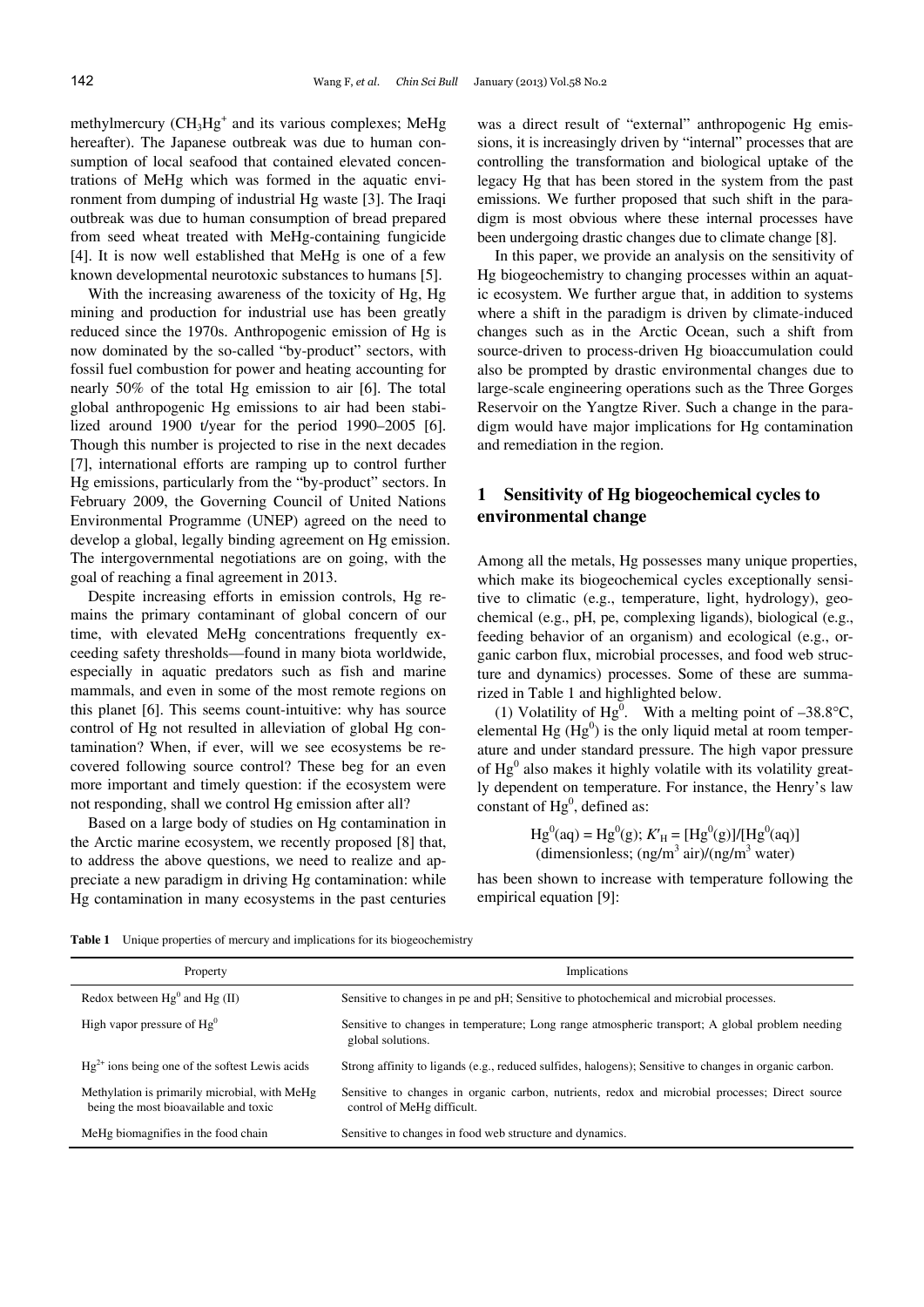$$
K_H' = \exp\left(\frac{-2404.3}{T} + 6.92\right)
$$

(freshwater or artificial seawater),

where *T* is in Kelvin. Within the temperature range of 5–30 $\degree$ C, an increase of 1 $\degree$ C (or 1 K) in temperature would thus increase the Henry's Law constant of  $Hg^0$ , and thus its tendency to partition into the air, by  $\sim 2.8\%$ . The high volatility of  $Hg^0$ , its increase with rising temperature, and its generally low reactivity are responsible for the transport of  $Hg<sup>0</sup>$  in the global atmosphere, in a fashion bearing some similarity to the grasshopper effect of volatile and semivolatile persistent organic pollutants [10], making Hg a global contaminant.

(2) Redox.Similar to many other trace metals, Hg is present in the environment in several oxidation states including  $Hg^0$  and Hg(II). Although trace amounts of Hg(I) may be present in the atmosphere, it is an unstable intermediate and tends to be further oxidized to Hg(II) or reduced to  $Hg^0$  [11]. The redox chemistry of Hg in the aquatic and terrestrial environments is typically mediated by microbial processes. Unlike many other trace metals, the redox chemistry of Hg in the atmosphere and surface environment is highly sensitive to UV radiation. Whereas photoreduction of  $Hg(II)$  to  $Hg<sup>0</sup>$  readily occurs, photooxidation of  $Hg<sup>0</sup>$  to  $Hg(II)$ occurs primarily via photolytically produced reactive halogen species (e.g., atomic halogens and halogen oxides), making the Hg cycling sensitive to reactive halogen hotspots. The best example is over the polar oceans during the spring time when sea ice related activation of bromine in the marine boundary layer, known as bromine explosion events [12], could completely oxidize tropospheric  $Hg^0$ , resulting in the so-called mercury depletion events (MDEs) [13].

(3) Affinity of  $Hg^{2+}$  ions to ligands. Once oxidized, Hg(II) readily deposits into the surface environment where it subsequently bioaccumulates. With a highly deformable electron sheath,  $Hg^{2+}$  ions are among the softest Lewis acids [14], and thus tend to form strong covalent bonds with soft Lewis bases such as sulfides, selenides, and chloride. As a result, there is virtually no free  $Hg^{2+}$  ions (or more accurately, the aquo complexes  $Hg(H_2O)_x^{2+}$  in environmental or biological media. Instead, Hg(II) speciation is dominated by its complexes with dissolved organic carbon (primarily via its sulfhydral function groups) in freshwaters, with chloride in estuarine and marine waters, with sulfide and thiols in anoxic waters [15], and with thiols and thiol-containing proteins in biological systems [16]. Any changes in the type and concentration of these complexing ligands, therefore, will result in major changes in the speciation and bioavailability of Hg.

(4) Methylation. Inorganic Hg is toxic, but it is its methylate form, MeHg, that is responsible for the biomagnification and neurotoxicity of Hg. The binding of  $Hg^{2+}$ with a methyl group renders MeHg both hydrophilic and lipophilic, readily passing through boundaries and accumulating within fatty tissues, making Hg one of few trace elements that are known to biomagnify along the food chain. When binding with cysteine, the resulting methylmercuric cysteinate can be transported across the blood-brain barrier and placental barrier [17], leading to its developmental neurotoxicity. Although methylation can occur abiotically, most of the MeHg present in ecosystems is formed in the environment via microbial processes. Several species of sulfate reducing bacteria [18], iron reducing bacteria [19] and methanogens [20] are known to methylate Hg, though other microbes including aerobic ones may also be capable of this conversion [21]. The fact that MeHg, the key chemical species responsible for environmental Hg problems, is formed in situ in the environment after the deposition of inorganic Hg, instead of directly from anthropogenic emissions, poses a major challenge in controlling its levels in the ecosystem.

(5) Biomagnification. Since MeHg biomagnifies along the food chain, Hg concentrations in higher trophic level biota are affected not only by the pool of bioavailable Hg in the abiotic environment, but also by trophic processes that affect biological uptake of Hg. Such processes could be "bottom-up" or "top-down", including [22]: (i) initial MeHg concentrations entering the biota at the bottom of the food web (bottom-up); (ii) species-specific characteristics such as growth rates, age, size, and Hg elimination rates that impact bioaccumulation or biodilution (bottom-up); (iii) the food web structure and dynamics that defines the transfer of Hg among trophic levels and/or between food webs, such as benthic-pelagic coupling (bottom-up); and (iv) predator behavior defining diet and feeding ecology (top-down). Because of biomagnification, MeHg concentration can increase by up to an order of magnitude or more at each successive trophic level. Hence, any changes in these bottomup or top-down processes would have a major effect on the Hg levels in an ecosystem, particularly in top predators.

## **2 Sources vs processes in driving Hg contamination under a changing environment: Signs from the Arctic Ocean**

It becomes clear from the above discussions that the level of Hg in an ecosystem is determined not only by the influx (natural or anthropogenic) of Hg to the system, but also by the processes in the ecosystem that control the transport, speciation, bioavailability and biological uptake of Hg, as shown in Figure 1. Given the strong sensitivity of Hg biogeochemical cycles to a suite of climatic, geochemical, biological and ecological processes (Table 1), any changes in these processes would have the potential to result in major changes in Hg biogeochemical cycles and ultimately in Hg levels in biota.

There is no doubt that the significant increase in Hg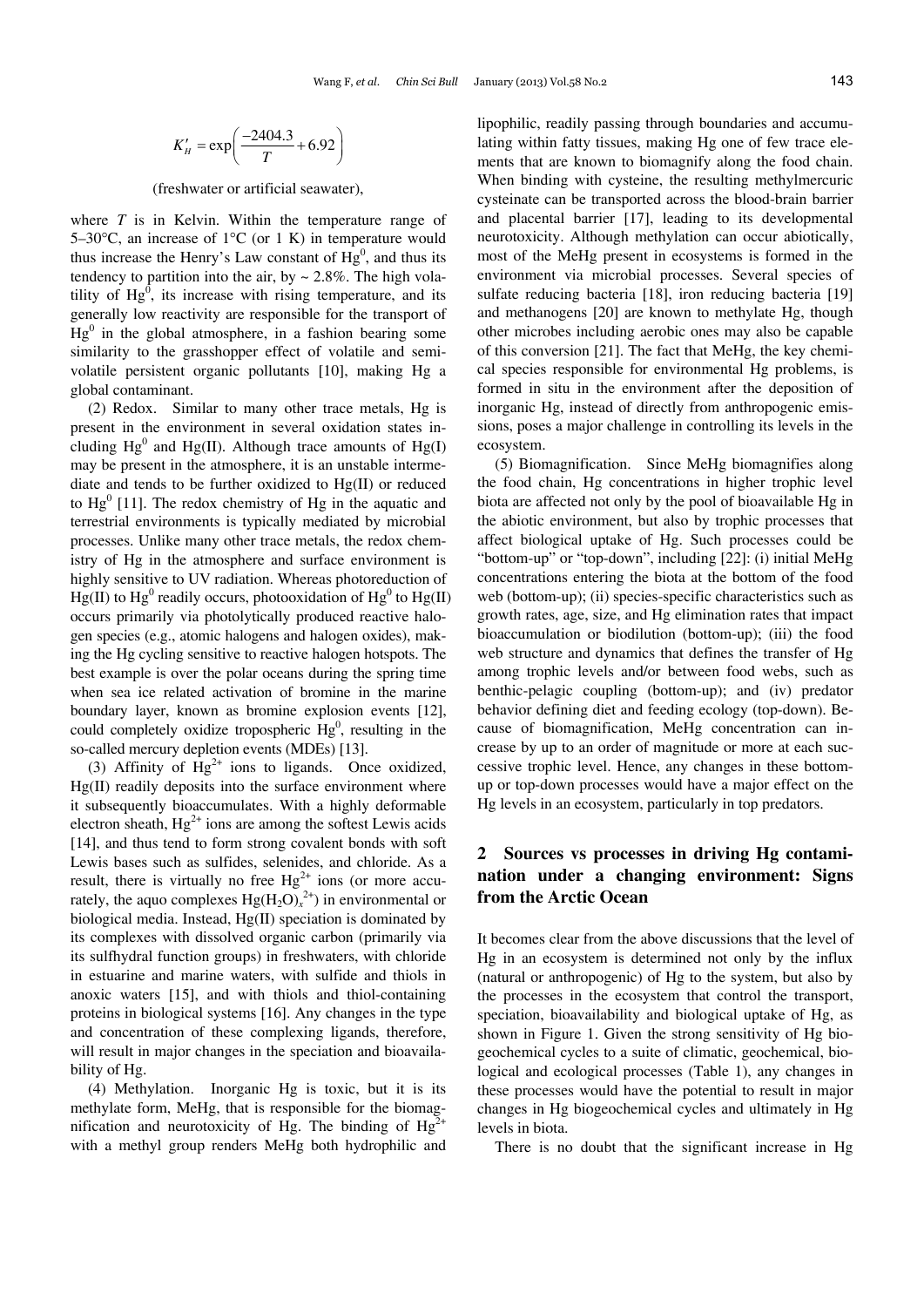

Figure 1 Sources and processes that drive mercury bioaccumulation in aquatic ecosystems.

concentrations in present-day biota in most ecosystems compared to their pre-industrial counterparts is driven primarily by the increase of anthropogenic Hg emissions. This is supported by the significant increase in anthropogenic Hg depositional flux recorded in Arctic lake sediment cores and glacier ice cores [6] and in the world's oceans [23]. However, as the accumulated mass of Hg in a water body becomes large enough relative to the emission-driven loading rate, the internal biogeochemical processes that control the permanent removal (e.g., degradation and burial) or the recycling of the contaminant into the biosphere would increasingly become the determining steps in bioaccumulation.

This shift from sources-driven to processes-driven bioaccumulation of Hg and other biomagnifying contaminants (e.g., PCBs) was first proposed by Wang et al. [8] and illustrated in Figure 2. Three phases can be distinguished from the figure. During the Holocene and prior to the Anthropocene, the flux of these contaminants was generally low (e.g., Hg) or absent (e.g., PCBs), so were their biotic concentrations (Phase I–"Holocene baseline"). At the onset of the Anthropocene, however, industrialization resulted in a sharp increase in the flux of these contaminants to the otherwise "pristine" environment, and biotic concentrations of these contaminants responded rapidly due to increasing exposure and uptake of these chemicals from a small but growing environmental reservoir (Phase II–"External sourcesdriven"). Once a reservoir has accumulated sufficient amount of a chemical, say at a critical influx  $(F_c)$ , additional increases in influx become secondary to the recycling of the

chemical that has been stored in the environmental reservoir ("legacy" contaminants) accumulated by years of loading. Bioaccumulation then draws predominantly on the "legacy" contaminants, which are operated on by the internal biogeochemical processes (Phase III–"Internal processes-driven"). Throughout all the three phases, biogeochemical cycling (shown as sine-wave ''noise" in Figure 2) determines the speciation, bioavailability, and uptake of the contaminant, but it is in the latter phase that these processes emerge to create a variability that is large enough to obscure downturning or up-turning trends, at least at the decadal scale if not longer [8].



Anthropogenic influx to the ecosystem

**Figure 2** Change of the paradigms in driving bioaccumulation of mercury in the environment and their implications for remediation strategies. Modified from ref. [8].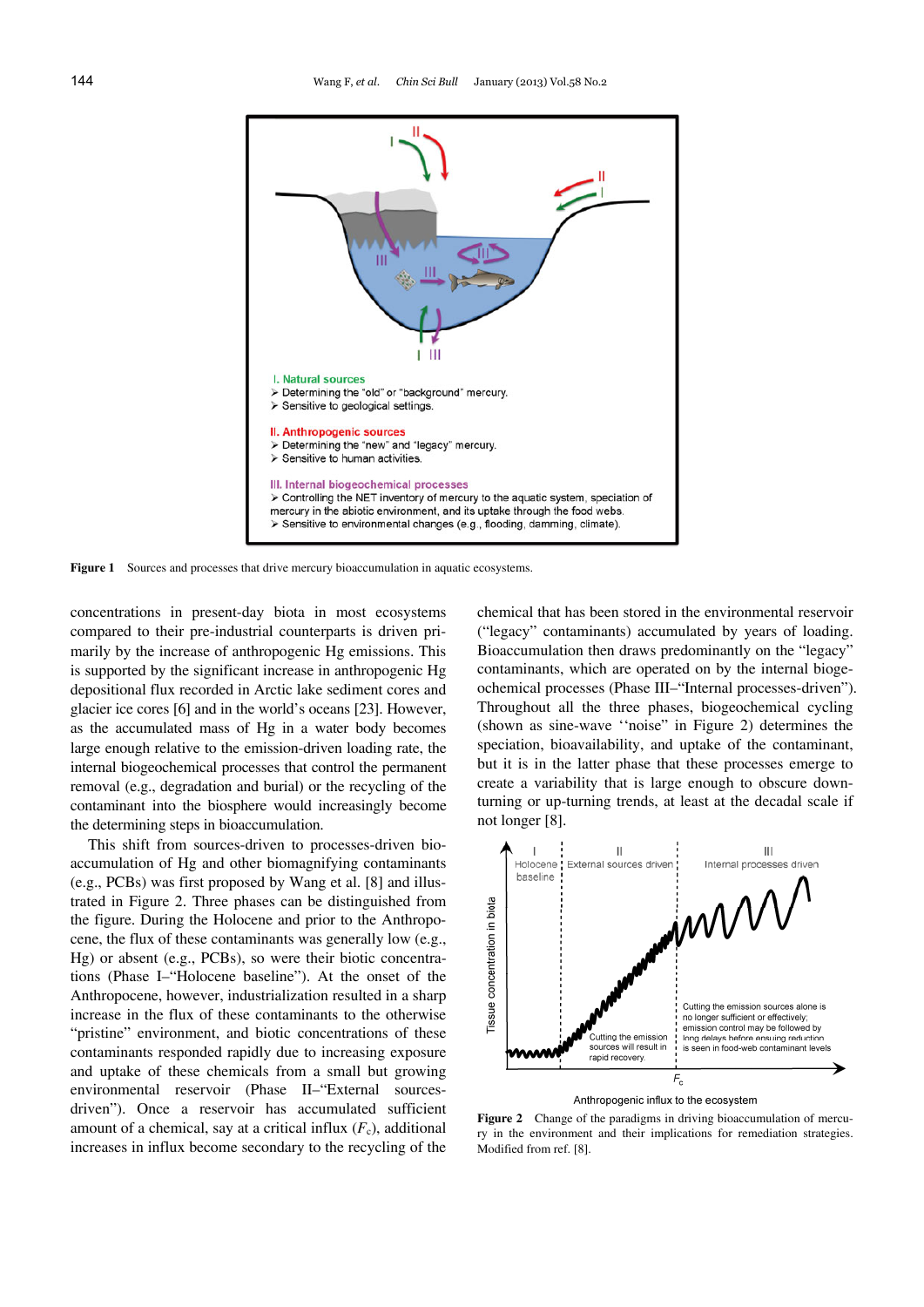Based primarily on a Hg mass balance study on the Arctic Ocean [24], we proposed at that time that Hg bioaccumulation in the Arctic marine ecosystem had reached Phase III in the past 30 years, resulting in "noise" from the processes becoming the main "signal" in the ''trend" data for Hg in Arctic marine animals during the recent decades [8]. This proposal is supported by a recent comprehensive, international assessment of Hg in the Arctic [6]. While the Hg concentration in the Arctic troposphere has remained constant or slightly declining since the 1970s [6], a rigorous statistical analysis of all available biotic Hg time series obtained from the past 30 years or so showed no consistent trend across tissues and species of the entire circumpolar Arctic [6]. Of the 83 time-series analyzed, 13 (16%) showed a significantly increasing trend, 5 (5%) showed a significantly decreasing trend, 21 (25%) showed a significant non-linear trend, and the rest 45 (54%) showed no statistically significant trend [6]. For instance, while Hg concentrations in polar bear (> 2 years) hair from east Greenland (Ittoqqortoormiit; 1984–2008) showed a significantly increasing trend, those from west Greenland (Avanersuaq, 1987–2006) and from Svalbard (1995–2008) showed no significant trend [6]. Similarly, whereas Hg concentrations in beluga whales in most part of the Canadian Arctic showed an increasing trend, that cannot be said for seals from the same region [6]. The increasing role of internal processes in driving Hg bioaccumulation in the Arctic is further supported by 8 case studies detailed in the AMAP report [6]: while the signature of atmospheric Hg deposition was visible in a few case studies, all the case studies supported a role of climatic, biological and ecological processes in determining the biotic Hg trend in recent decades.

It is not a coincidence that signs of this change in the paradigm would be most profound in the Arctic Ocean, as rapid climate warming has resulted in dramatic changes in many internal biogeochemical and ecological processes that drive Hg cycling [25]. For instance, the rapid decline in the aerial coverage and thickness of Arctic sea ice and the replacement of multi-year sea ice with first-year ice have the great potential to affect the timing and net deposition of atmospheric Hg via the occurrence and severity of MDEs and via changes in the timing of ice melting. Rising temperature and changes in organic carbon flux would affect the presence and activity of Hg methylators thus changing the locality and pool of MeHg available for biological uptake. Furthermore, any changes in the predator behavior (e.g., habitat use, diet preferences) of an Arctic animal and in the structure and dynamics of Arctic food webs in general would also result in a significance change in the Hg concentration in the animal [26].

#### **3 Implications for the Three Gorges Reservoir**

The shift from the sources-driven to processes-driven Hg

bioaccumulation does not necessarily require the Hg influx to the system reaching a critical value  $(F_c$  in Figure 2). It could also be initiated by dramatic changes in the internal biogeochemical processes. Such dramatic changes can be induced by rapid climate warming as is the case for the aforementioned Arctic Ocean, but they can also be caused by severe natural events such as major flooding, or by large-scale engineering operations. The recently completed Three Gorges Reservoir (TGR) project on the Yangtze River, China, is the largest hydraulic engineering in the world. The reservoir drains though a region that is geologically enriched in Hg and is among the most Hg contaminated in the world, due to millennia of mining and smelting of Hg and other metals (e.g., zinc) and a rapid increase in coalburning power plants [27]. The reservoir region is also home to some 16 million people, as well as source water for all the downstream regions. It is thus important and timely to examine how Hg cycles in the reservoir respond to both high Hg emissions from natural and anthropogenic sources and to dramatic changes in internal biogeochemical processes due to the damming.

Water and sediment started to be impounded behind the Three Gorges Dam in June 2003 and the construction of the dam was completed in 2008. The water level of the reservoir reached its designed maximum of 175 m above the sea level (a.s.l.) in October 2010, and it has since been fluctuating between 145 m a.s.l. in summer and 175 m a.s.l. in winter [28]. At its maximum water level, the reservoir stretches some 660 km with a total surface area of  $1080 \text{ km}^2$ . The reservoir floods a total area of  $630 \text{ km}^2$ ,  $350 \text{ km}^2$  of which is a seasonally flooded water level fluctuation zone (WLFZ) due to changes in water level [28]. The impoundment of TGR has brought about many environmental concerns including enhanced sedimentation, decreased self-cleaning capacity of the water body, eutrophication, and contamination by chemicals such as Hg and changes in their cycling in the reservoir ecosystem.

(1) Mercury sources to TGR. No mass balance model has been constructed for Hg in TGR, though sporadically available Hg flux data paint a system that has been stressed by Hg from natural and anthropogenic sources. A good portion of the TGR drainage basin is located in Guizhou Province on a mercuriferous belt that has been mined for Hg for more than 2000 years. With more than 12 large and super-large Hg mines, the province is one of the world's largest Hg production centers and has a total reserve of cinnabar deposits of nearly 80000 t (as metal Hg) [27]. Although all large-scale Hg mining activities ceased operations by the beginning of the 21th century, artisanal Hg mining has continued with much less or non-existing measures to reduce Hg emission. These artisanal Hg mines, mining and smelting of other metals from Hg-enriched ores, and the reemission of legacy Hg stored in mine tailings distinguish Hg dynamics in TGR from many other water bodies in the world, and need to be fully appreciated when addressing the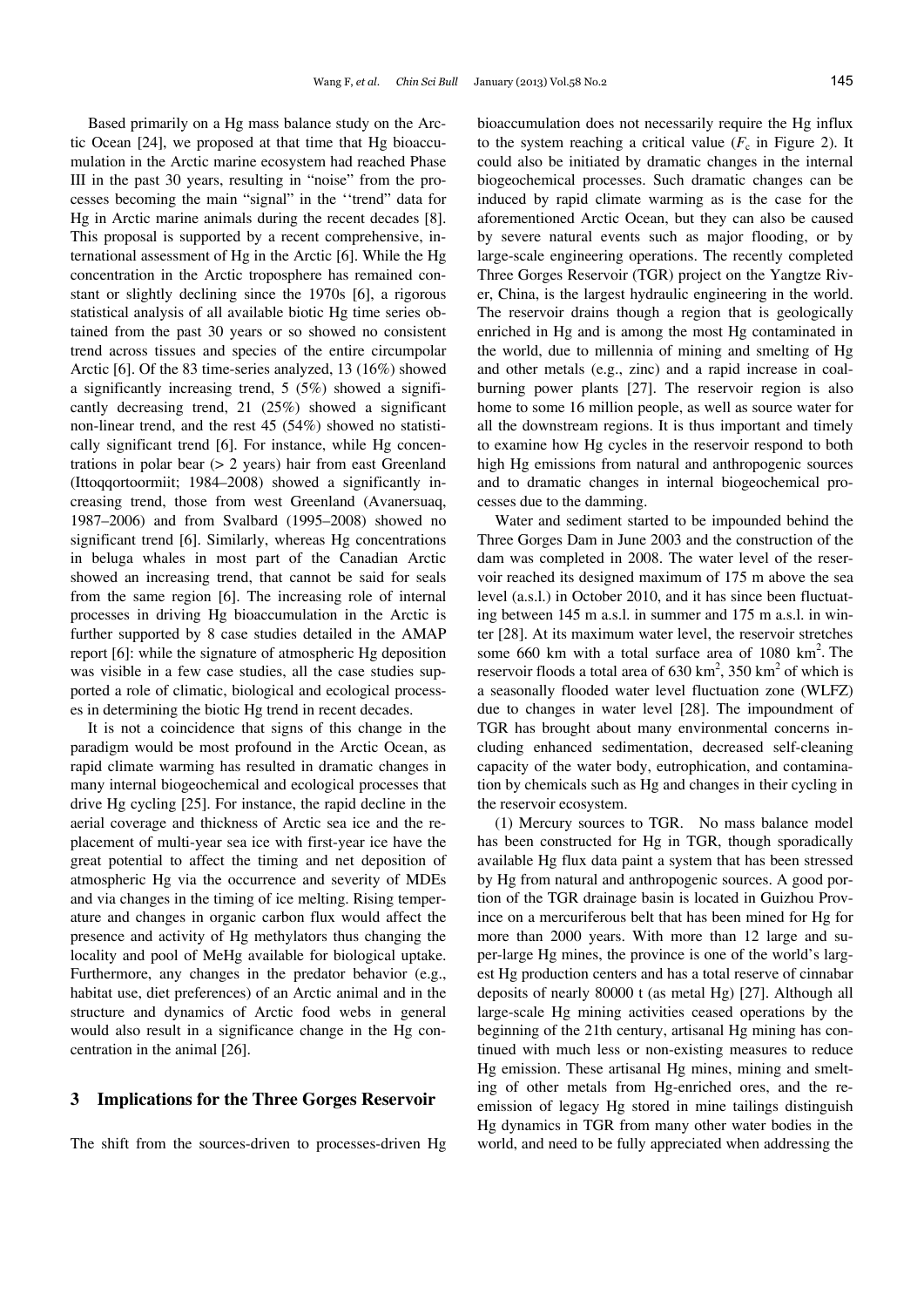#### Hg issues in TGR.

As is the same in the global context [6], coal-fired power plants remain the main source of Hg in the TGR region. A recent study estimated that coal-fired power plants from Chongqing, Sichuan and Guizhou, where the majority of the TGR watershed is located, emit a total of 11 t/year of Hg to air in 2007 [29]. To put this number in context, the entire Arctic Ocean, which has a surface area about 9000 times greater than TGR, receives a similar amount of atmospheric Hg (8.4–98 t/year; [24]). Of course, a fraction of the emitted  $Hg<sup>0</sup>$  from the power plants is carried out to other regions, but a significant fraction, especially those in the form of Hg(II) (gaseous or particulate), is deposited in the region and ultimately into the reservoir. The high Hg emission from the power plants is in part due to the elevated Hg concentrations in the coal used in the region [30,31]; with an average Hg concentration of 530 ng/g (ranging from 100–2670 ng/g), coal produced from Guizhou has the highest Hg level in China [31]). As a result, the  $Hg^0$  concentration in ambient air in Chongqing is highly elevated with an annual average of 6.7 ng/ $m^3$  [32], which doubles that in remote mountainous areas in the region (Mount Gongga in Sichuan 3.9 ng/ $m^3$  [33], and Mount Leigong in Guizhou 2.8 ng/m<sup>3</sup> [34]), and more than triples the north hemispheric background values of  $< 2$  ng/m<sup>3</sup>.

A recent study [35] on the metal concentrations in topsoil (0–20 cm) in the main stretches of the TGR area showed that on average Hg concentrations in the region  $(49 \pm 40)$ ng/g; mean  $\pm$  s.d.) are comparable with the background levels in China (60  $\pm$  70 ng/g; [36]); however, Hg concentrations as high as 490 ng/g are found in areas that are underlain by sedimentary limestone due to geological enrichment, or are in the vicinity of urban centers due to deposition of atmospheric Hg [35]. Much higher Hg concentrations have

been reported in surface soils in the upstream Guizhou province, with concentrations up to 790000 ng/g near Hg mines [27].

Much less studied are the concentrations and fluxes of Hg in industrial wastewater, domestic sewage and solid waste, as well as the losses of Hg from the system (e.g., sedimentation).

(2) Mercury concentrations in TGR before and after the impoundment.Comparison of Hg concentrations in abiotic and biotic compartments of TGR before and after the impoundment in 2003 is difficult due to a lack of systematic and holistic studies before and after, and due to inconsistent sampling and analytical methods used in different studies. Table 2 and Figure 3 summarize results from a few published studies. Cautions need to be exercised when making any definitive statements; nevertheless, they do provide a first glimpse at what might have been happening since the impoundment. For instance, in most cases the Hg concentrations in the river water and sediment/soil seem to have increased after the impoundment (Table 2).

A thorough search of the literature showed that Hg data for fish before and after the impoundment are only available for three species [41–45]: bronze gudgeon (*Coreius heterodon*), common carp (*Cyprinus carpio*) and Amur catfish (*Silurus asotus*). Although the data are not corrected for fish age, the sizes and weights collected in these studies seemed to be comparable. As can be seen from Figure 3, whereas no significant change has been seen for Hg concentrations in the muscle of common carp and Amur catfish, they have increased considerably in the muscle of bronze gudgeon since the impoundment. Yu et al. [45] further noted that after the impoundment, higher increase was observed in muscle Hg concentrations in fish species that are at higher trophic levels and inhabit in deeper waters. A recent study

**Table 2** Total mercury concentrations in the Three Gorges Reservoir before and after the impoundment

|                                   | Before impoundment |           | After impoundment |           |
|-----------------------------------|--------------------|-----------|-------------------|-----------|
|                                   | Concentration      | Reference | Concentration     | Reference |
| River water - Total Hg (ng/L)     |                    |           |                   |           |
| Low-water period                  | 18                 | $[37]$    | 68                | $[37]$    |
| High-water period                 | 43                 | $[37]$    | 49                | $[37]$    |
| River water - Dissolved Hg (ng/L) |                    |           |                   |           |
| High-water period                 | $6 - 12$           | $[38]$    | 23                | $[38]$    |
| WLFZ soil - Total Hg (ng/g)       |                    |           |                   |           |
| Changshou                         | 46                 | [39]      | 57                | [40]      |
| Fuling                            | 82                 | $[39]$    | 53                | $[40]$    |
| Fengdu                            | 204                | $[39]$    | 52                | $[40]$    |
| Zhongxian                         | 62                 | $[39]$    | 103               | $[40]$    |
| Wanzhou                           | 85                 | [39]      | 95                | $[40]$    |
| Yunyang                           | 63                 | $[39]$    | 23                | $[40]$    |
| Fengjie                           | 35                 | [39]      | 62                | $[40]$    |
| Wushan                            | 34                 | [39]      | 73                | $[40]$    |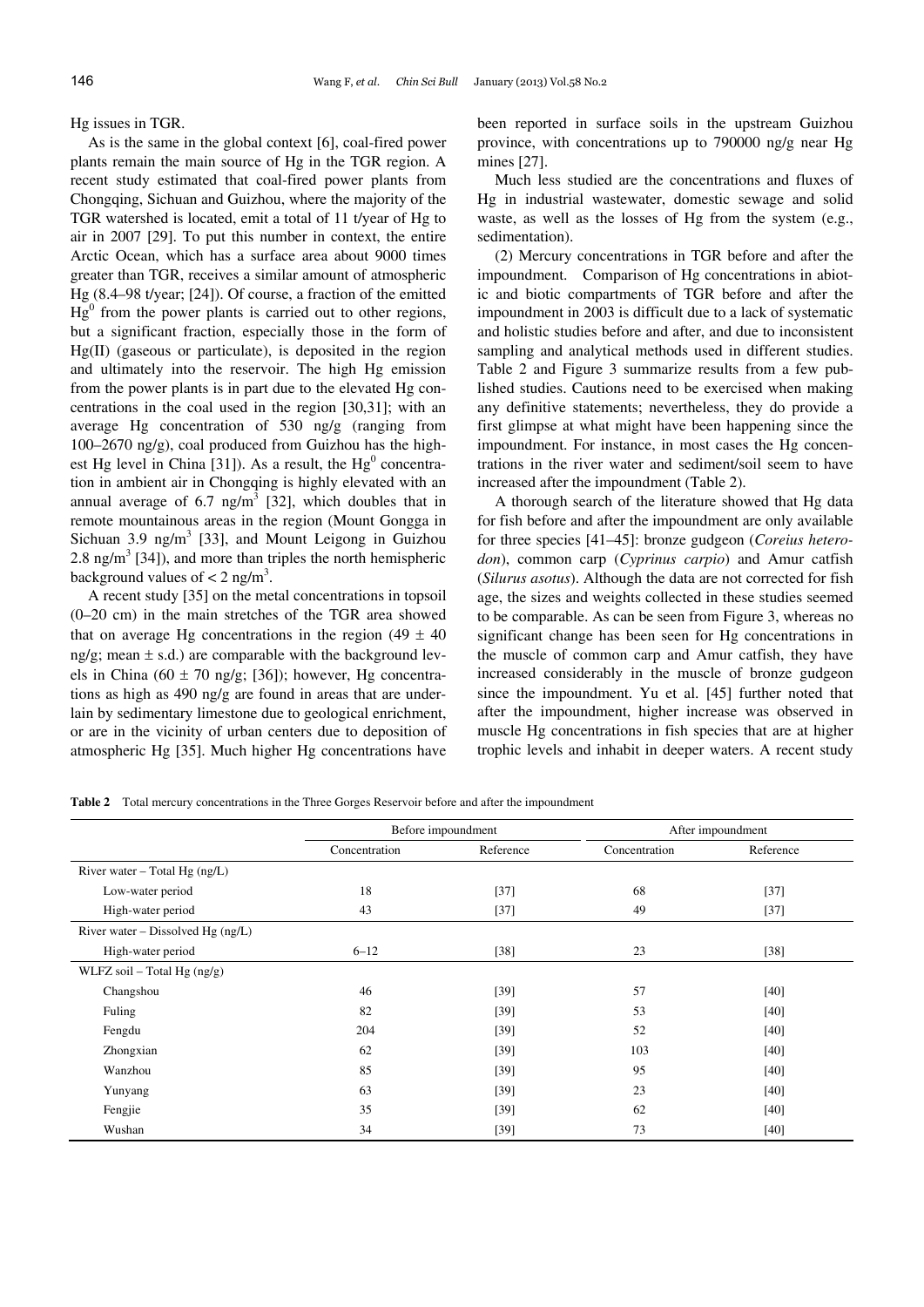

**Figure 3** Compilation of available data on Hg concentrations in fish from the Three Gorges Reservoir before and after the impoundment. Data for 1986–1988 are from [41], 1994 are from [42], 2004–2005 are from [43], 2010 are from [44], and 2011 are from [45]. The dashed line indicates the year (2003) when the reservoir was impounded.

found that the Hg concentrations in the muscle of bronze gudgeon from Yibin and Banan in the upper reaches of Yangtze Rive and in darkbarbel catfish (*Pelteobagrus vachelli*) from Yibin have exceeded the safe limit level (300 ng/g ww) for human consumption [44]. This is alarming as both are important commercial and edible fish in the region. More studies are needed to verify these concentration ranges and to monitor Hg concentrations in other fish species from the reservoir.

(3) Impact of damming on processes driving Hg bioaccumulation in TGR. Reservoirs, particularly recently flooded reservoirs, are known areas of rapid Hg methylation and thus act as MeHg sources for bioaccumulation in aquatic food web [46]. This is due to the influx of "fresh" organic carbon at the oxic-anoxic transition zone which promotes the activities of Hg methylating bacteria [18,19]. While this has been extensively demonstrated in North America, it is not unusual to see very low levels of Hg in freshwater fishes in many reservoirs in China, even in most contaminated regions [47]. This discrepancy can be due to many different processes. Many reservoirs in China have seen extensive past or current aquaculture activities as well as eutrophication, which result in enhanced biodilution of Hg at the base of food-chain due to algal bloom, enhanced biodilution due to fast growth rate of the fish, and lessened biomagnification due to shortened trophic levels [47]. Sustained stratification may also "protect" the fish by limiting them to feed in oxic and low MeHg-containing epilimnion and thus "disconnecting" their habitat from the high MeHg zone in the hypolimnion [47]. Alkaline pH in some of the reservoirs may have also limited the production of MeHg.

Different from small reservoirs such as Baihua Reservoir that have been extensively studied (e.g., [47]), TGR is the second largest reservoir in the world that is formed by damming the Yangtze River, the 4th largest river (in discharge) in the world. As a result, the impact of aquaculture and eutrophication, though occurring in parts of the

reservoir, will not likely simplify the food-web structures to the extent seen in smaller reservoirs, at least not in the foreseeable future. Therefore, the biodilution effect will most likely not be as significant as in other reservoirs, making fish, particularly predator fish, potentially more sensitive to MeHg production in the reservoir.

While damming will have some impact on new sources of Hg to the reservoir, given that the system has been under high Hg loading for decades to centuries, the most important effect of damming on Hg bioaccumulation in the reservoir ecosystem appear to be via changes in internal biogeochemical processes that drive the removal, remobilization and biological uptake of legacy Hg that has already been accumulated in the system. In other words, the dramatic changes in processes due to human engineering would likely shift Hg bioaccumulation from being driven by sources (Phase II, Figure 2) to by internal processes (Phase III), similar to the case of the Arctic Ocean where the shift is prompted by climate warming.

Similar to the Arctic Ocean, damming of the Yangtze River will affect both bottom-up and top-down processes in TGR that will ultimately control the Hg levels in the reservoir ecosystem. Among the most important bottom-up processes that will be affected by the damming is Hg methylation. The recently flooded farmlands and forests would provide a large influx of "fresh" organic carbon which, when fuelled by Hg methylators, will produce MeHg as a byproduct. This is particularly the case for the large area of WLFZ which will be seasonally flooded when the reservoir adjusts the water level, providing the ideal redox conditions for the Hg methylators. A good fraction of WLFZ was formerly rice paddy fields which are known to produce MeHg [48].

Other important changes in the processes include: (i) changes in residence time of water and sediment which will affect the critical loading of Hg in the reservoir; (ii) changes in sedimentation rate which will affect Hg removal from the water column; (iii) changes in feeding and habitat selection of biota due to the changes in hydrology among others; and (iv) changes in food web structures and dynamics due to eutrophication, aquaculture and invasive species. While some of these processes tend to increase Hg concentrations in predator fish, others may decrease Hg bioaccumulation, resulting in greater difficulty in predicting Hg trend in biota in the reservoir (Table 3).

### **4 Conclusions**

While Hg (and contaminants in general) research and management has so far primarily focused on source reduction, evidence is emerging that the effectiveness of controlling "external" Hg sources is being increasingly modified by changes in "internal" biogeochemical processes in the aquatic ecosystem. Such shift from sources-driven to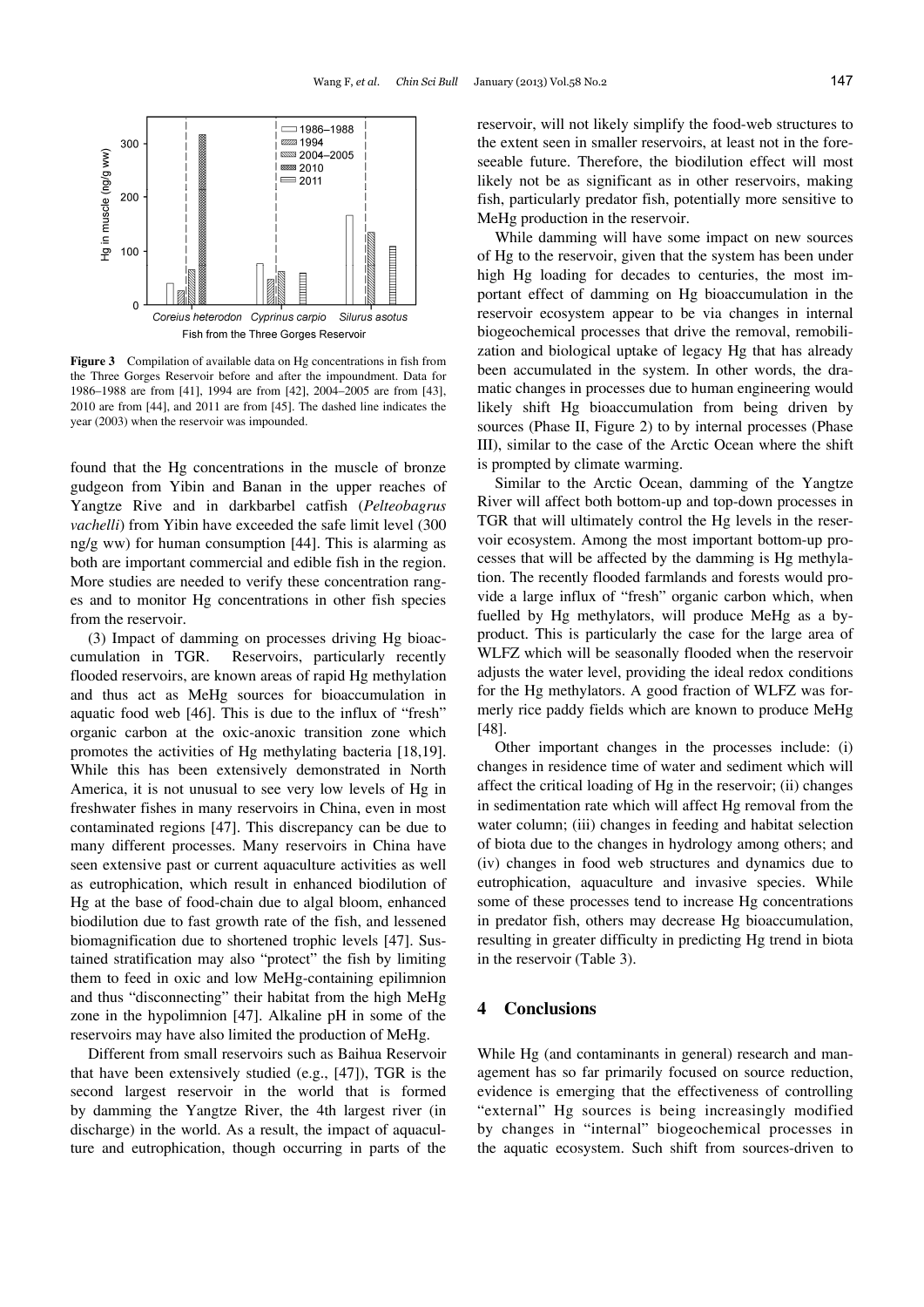**Table 3** Summary of likely impacts of damming on biota Hg levels in the Three Gorges Reservoir<sup>a)</sup>

| Process                                 | Likely change | Likely impact<br>on biotic Hg |
|-----------------------------------------|---------------|-------------------------------|
| Atmospheric deposition                  | $\ddot{}$     | $\ddot{}$                     |
| Evasion                                 | $\ddot{}$     |                               |
| Riverine inputs                         | $\ddot{}$     | $\overline{+}$                |
| Soil erosion                            | $+$           | $\pm$                         |
| Mercury methylation                     | $\ddot{}$     | $\pm$                         |
| Demethylation                           | 土             | 土                             |
| Eutrophication and primary productivity | $+$           |                               |
| Scavenging and sedimentation            | $+$           |                               |
| Food-web structure and dynamics         | 土             | +                             |

a) "+" indicates increases in process rates and impact of biotic Hg levels; "-" indicates decreases in rates and impacts; " $\pm$ " indicates no or unknown change.

processes-driven Hg bioaccumulation has been demonstrated in the Arctic marine ecosystem that has been undergoing dramatic changes due to rapid climate warming.

Located in a region that is geologically enriched in Hg, the TGR area has also received large amounts of anthropogenic Hg from coal-burning power plants, mining and smelting industries and other activities. Following impoundment in 2003, major changes have already been occurring in the reservoir, many of which will have direct influence on the cycling and bioaccumulation of Hg, particularly the legacy Hg that has been stored in the system. Based on the insights from the Hg cycling in the Arctic Ocean, we postulate that Hg bioaccumulation in TGR is increasingly controlled by damming-induced changes in the internal processes, and that emission control of Hg will not result in immediate recovery of the ecosystem. Instead, emission control is expected to be followed by long delays before ensuing reduction is seen in food-web Hg levels. This response lag makes it all the more urgent to reduce or halt further loading of Hg to the system.

Unlikely the Arctic Ocean where intensive studies have resulted in Hg time-series data for many species for the past three decades [6], our ability to project how Hg levels in TGR will change is extremely limited due to a genuine lack of reliable time series of Hg in any biotic or abiotic compartment of the reservoir. Given the major implications of a processes-driven Hg bioaccumulation on pollution prevention and remediation, there is a pressing need to start a long-term monitoring program that will systematically and holistically monitor how Hg levels in the abiotic and biotic compartments are changing. Targeted and hypothesis-driven research should also be carried out, with a focus on key processes involved in the Hg biogeochemical cycles (Table 3). To rectify the lack of data before the impoundment, efforts should be taken to reconstruct the chronology from sediment cores or other abiotic and biotic archives. It is only through such careful and coordinated monitoring and

research that the risk of another major Hg problem can be reduced. This is especially important given the large human population inhabiting the reservoir region and downstream. If there is any lesson that can be learnt from the Hg problem in the Arctic Ocean, that is, when an aquatic ecosystem is polluted by Hg, it will take a very long time to recover, long after the emission sources are placed under control.

*This work was supported by the Natural Science and Engineering Council*  (*NSERC*) *of Canada* (*F.W.*) *and the National High Technology Research and Development Program of China* (*2012AA101405*)*. We thank Dr. Yong Cai for his kind invitation to write this review.* 

- 1 Clarkson T W. The three modern faces of mercury. Environ Health Persp, 2002, 110: 11–23
- 2 Waldron H A. Did the mad hatter have mercury poisoning? Brit Med J, 1983, 287: 1961
- 3 Harada M. Minamata disease: Methylmercury poisoning in Japan caused by environmental pollution. Crit Rev Toxicol, 1995, 25: 1–24
- 4 Bakir F, Damluji S F, Amin-Zaki L, et al. Methylmercury poisoning in Iraq. Science, 1973, 181: 230–241
- 5 Grandjean P, Landrigan P J. Developmental neurotoxicity of industrial chemicals. Lancet, 2006, 368: 2167–2178
- 6 AMAP, Oslo, Norway: Arctic Monitoring and Assessment Program, 2011
- 7 Streets D G, Zhang Q, Wu Y. Projections of global mercury emissions in 2050. Environ Sci Technol, 2009, 43: 2983–2988
- Wang F, Macdonald R W, Stern G A, et al. When noise becomes the signal: Chemical contamination of aquatic ecosystems under a changing climate. Mar Pollut Bull, 2010, 60: 1633–1635
- 9 Andersson M E, Gardfeldt K, Wangberg I, et al. Determination of Henry's law constant for elemental mercury. Chemosphere, 2008, 73: 587–592
- 10 Wania F, Mackay D. Tracking the distribution of persistent organic pollutants. Environ Sci Technol, 1996, 30: 390A–396A
- 11 Goodsite M E, Plane J M C, Skov H. A theoretical study of the oxidation of  $Hg^0$  to  $HgBr_2$  in the troposphere. Environm Sci Technol, 2004, 38: 1772–1776
- 12 Simpson W R, von Glasow R, Riedel K, et al. Halogens and their role in polar boundary-layer ozone depletion. Atmos Chem Phys, 2007, 7: 4375–4418
- 13 Schroeder W H, Anlauf K G, Barrie L A, et al. Arctic springtime depletion of mercury. Nature, 1998, 394: 331–332
- 14 Martell A E, Hancock R D. Metal Complexes in Aqueous Solutions. New York: Springer, 1995
- 15 Zhang J, Wang F, House J D, et al. Thiols in wetland interstitial waters and their role in mercury and methylmercury speciation. Limnol Oceanogr, 2004, 49: 2276–2286
- 16 Lemes M, Wang F. Methylmercury speciation in fish muscle by HPLC-ICP-MS following enzymatic hydrolysis. J Anal At Spectrom, 2009, 24: 663–668
- Aschner M, Aschner J L. Mercury neurotoxicity: Mechanisms of blood-brain barrier transport. Neurosci Biobehav Rev, 1990, 14: 169–176
- 18 Compeau G C, Bartha R. Sulfate-reducing bacteria: Principal methylators of mercury in anoxic estuarine sediment. Appl Environ Microbiol, 1985, 50: 498–502
- 19 Kerin E J, Gilmour C C, Roden E, et al. Mercury methylation by dissimilatory iron-reducing bacteria. Appl Environ Microbiol, 2006, 72: 7919–7921
- 20 Hamelin S, Amyot M, Barkay T, et al. Methanogens: Principal methylators of mercury in lake periphyton. Environ Sci Technol, 2011, 45: 7693–7700
- 21 Larose C, Dommergue A, De Angelis M, et al. Springtime changes in snow chemistry lead to new insights into mercury methylation in the